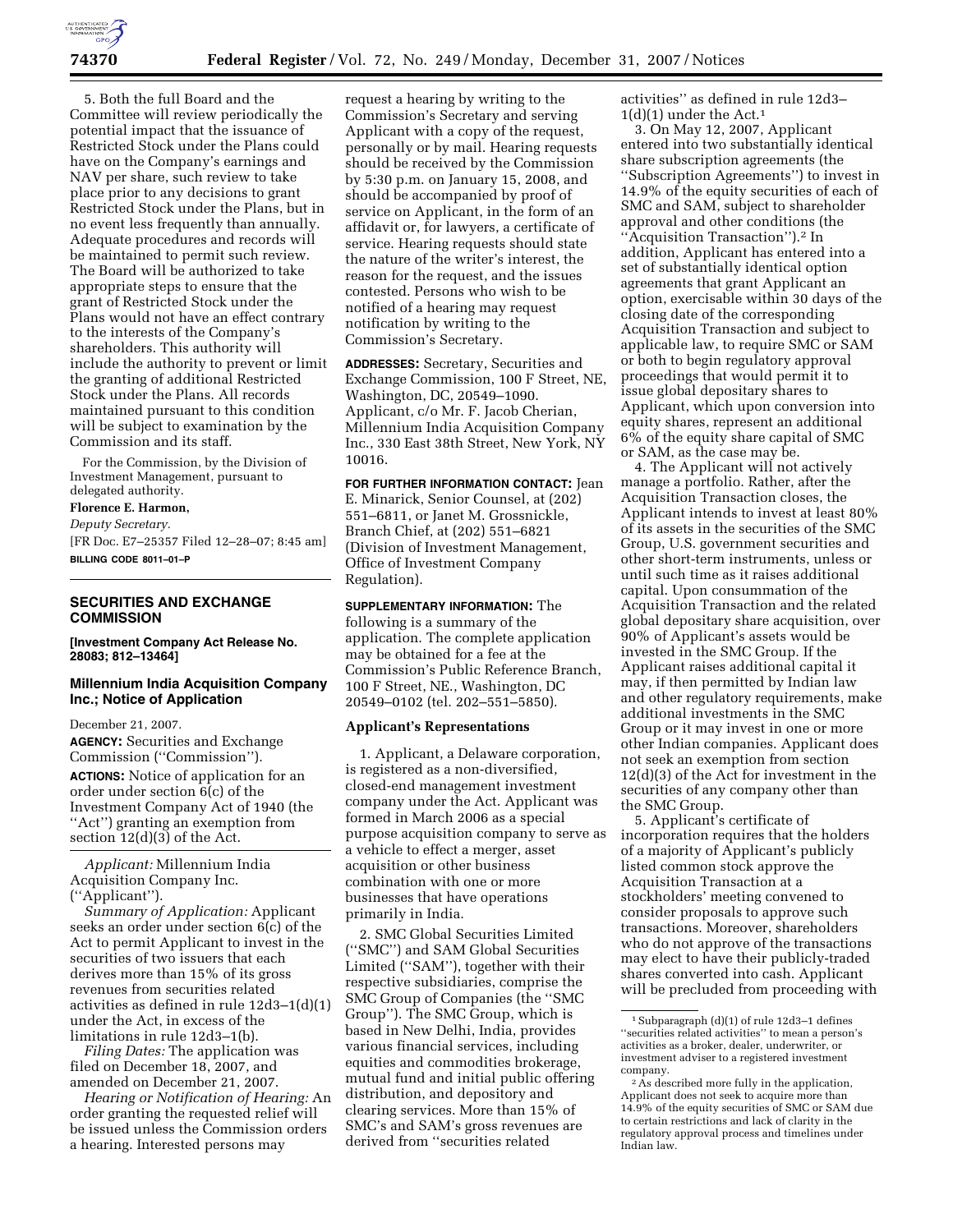the Acquisition Transaction if more than 19.99% of Applicant's shareholders vote against the Acquisition Transaction and exercise their right to convert their shares to cash. Applicant filed definitive proxy materials on December 21, 2007, and expects to mail them to its shareholders on or about December 27, 2007. The shareholders' meeting is scheduled for January 10, 2008.

6. Applicant believes that permitting Applicant to invest in the equity securities of SMC and SAM in excess of the quantitative limitations set forth in rule 12d3–1(b) would benefit Applicant and be in the best interests of shareholders. Applicant will comply with all other requirements of rule 12d3–1.

### **Applicant's Legal Analysis**

1. Section 12(d)(3) of the Act, with limited exceptions, prohibits a registered investment company from purchasing or otherwise acquiring any securities issued by any person who is a broker, a dealer, is engaged in the business of underwriting, or is either an investment adviser of a registered investment company or a registered investment adviser. Rule 12d3–1 under the Act exempts the acquisition of securities of an issuer that derived more than 15% of its gross revenues in its most recent fiscal year from ''securities related activities,'' provided that, among other things, immediately after such acquisition, (i) the acquiring company has invested not more than five percent of the value of its total assets in securities of the issuer and (ii) the acquiring company owns not more than 5% of the outstanding securities of that class of the issuer's equity securities. Section 6(c) of the Act provides that the Commission may conditionally or unconditionally exempt any person, security or transaction from any provision of the Act or any rule thereunder, if and to the extent that such exemption is necessary or appropriate in the public interest and consistent with the protection of investors and the purposes fairly intended by the policy and provisions of the Act.

2. Applicant requests an order pursuant to section 6(c) of the Act exempting Applicant from the provisions of section 12(d)(3) of the Act to the extent necessary to permit Applicant to invest in the equity securities of SMC and SAM, each an issuer that derives more than 15% of its gross revenues from ''securities related activities,'' in excess of the quantitative limitations set forth in rule 12d3–1(b).

3. Applicant states that section  $12(d)(3)$  was intended (a) to prevent investment companies from exposing their assets to the entrepreneurial risks of securities related businesses, (b) to prevent potential conflicts of interest and to eliminate certain reciprocal practices between investment companies and securities related businesses, and (c) to ensure that investment companies maintain adequate liquidity in their portfolios.

4. Applicant believes that its investment in the SMC Group does not raise the same type of entrepreneurial risks that may have concerned Congress in enacting section 12(d)(3). Applicant states that the ownership structure of most securities related businesses has changed since the time of enactment from partnership to a corporate form resulting in the limited liability status of these entities. In this case, Applicant argues that shareholders choosing to invest in Applicant have sought exposure to a vehicle that that provides a non-diversified investment in one or more businesses with operations primarily in India,3 and Applicant's shareholders will have the opportunity to approve or reject the proposed investment after full disclosure of the transactions and the attendant risks.

5. Applicant also believes that the Acquisition Transaction will not create potential conflicts of interest for Applicant or its shareholders. One potential conflict could occur if an investment company purchased securities or other interests in a brokerdealer to reward that broker-dealer for selling fund shares, rather than solely on investment merit. Applicant notes that, as a condition to the granting of exemptive relief, the SMC Group and its affiliated persons within the meaning of section 2(a)(3) of the Act and affiliated persons of such affiliated persons (collectively, ''Affiliates'') will not sell any securities issued by Applicant and will not act as agent or as broker in connection with the sale of any shares of Applicant.4

4The terms and conditions of the application will be made binding on SMC Group through an

6. Applicant states that another potential conflict of interest is that a broker-dealer could be influenced to recommend to its clients certain investment companies that invest in such broker-dealer, thereby using the assets of the investment companies to boost the price of the broker-dealer. Applicant notes that, as a condition to the requested order, the SMC Group and its Affiliates will not sell any securities issued by Applicant as an underwriter, will not make a market in any securities issued by Applicant and will not act as agent or a broker in connection with the sale of any shares of the Applicant.

7. Applicant states that another purpose of section 12(d)(3) is to prevent investment companies from directing brokerage to a broker-dealer in which the investment company has invested to enhance the broker-dealer's profitability or to assist it during financial difficulty, even though that broker-dealer may not offer the best price and execution. Applicant represents that it is not a trading vehicle and will not actively trade in securities of SAM, SMC or securities of other issuers. Further, as a condition to the requested order, Applicant and its Affiliates will not use the SMC Group or its Affiliates as a broker-dealer for the purchase or sale of any portfolio securities.

8. Applicant also believes that section 12(d)(3) reflects a concern with respect to the liquidity of an investment company's portfolio. Because shareholders invested in Applicant for the specific purpose of buying and holding a vehicle that would provide a non-diversified investment in an Indian enterprise, liquidity of the Applicant's portfolio is not a concern for Applicant's shareholders. Moreover, Applicant is a closed-end investment company that does not offer redeemable securities; therefore, there are no minimum liquidity standards applicable to Applicant under the Act.

9. Applicant believes that the Acquisition Transaction does not present the potential for the risks and abuses section 12(d)(3) is intended to eliminate, including the risk of reciprocal practices. Applicant believes that the standards set forth in section 6(c) have been met.

#### **Applicant's Conditions**

Applicant agrees that the order granting the requested relief will be subject to the following conditions:

1. The Acquisition Transaction will not be consummated unless it is approved by the holders of a majority of

<sup>3</sup>The information that Applicant's shareholders will receive after the Acquisition Transaction demonstrates Applicant's role as a vehicle for U.S. investors to invest in an Indian company. As described more fully in the application, Aopplicant generally will file Forms 8–K furnishing the quarterly and annual financial statements translated into U.S. GAAP of SMC and SAM within five business days of receipt from SMC and SAM and also file promptly Forms 8–K furnishing any material information publicly disclosed by SMC and SAM under the Indian securities regulatory scheme or that would be required if the underlying securities were being registered under the Securities Act of 1933, as amended.

undertaking by the SMC Group or amendments to the Subscription Agreements.